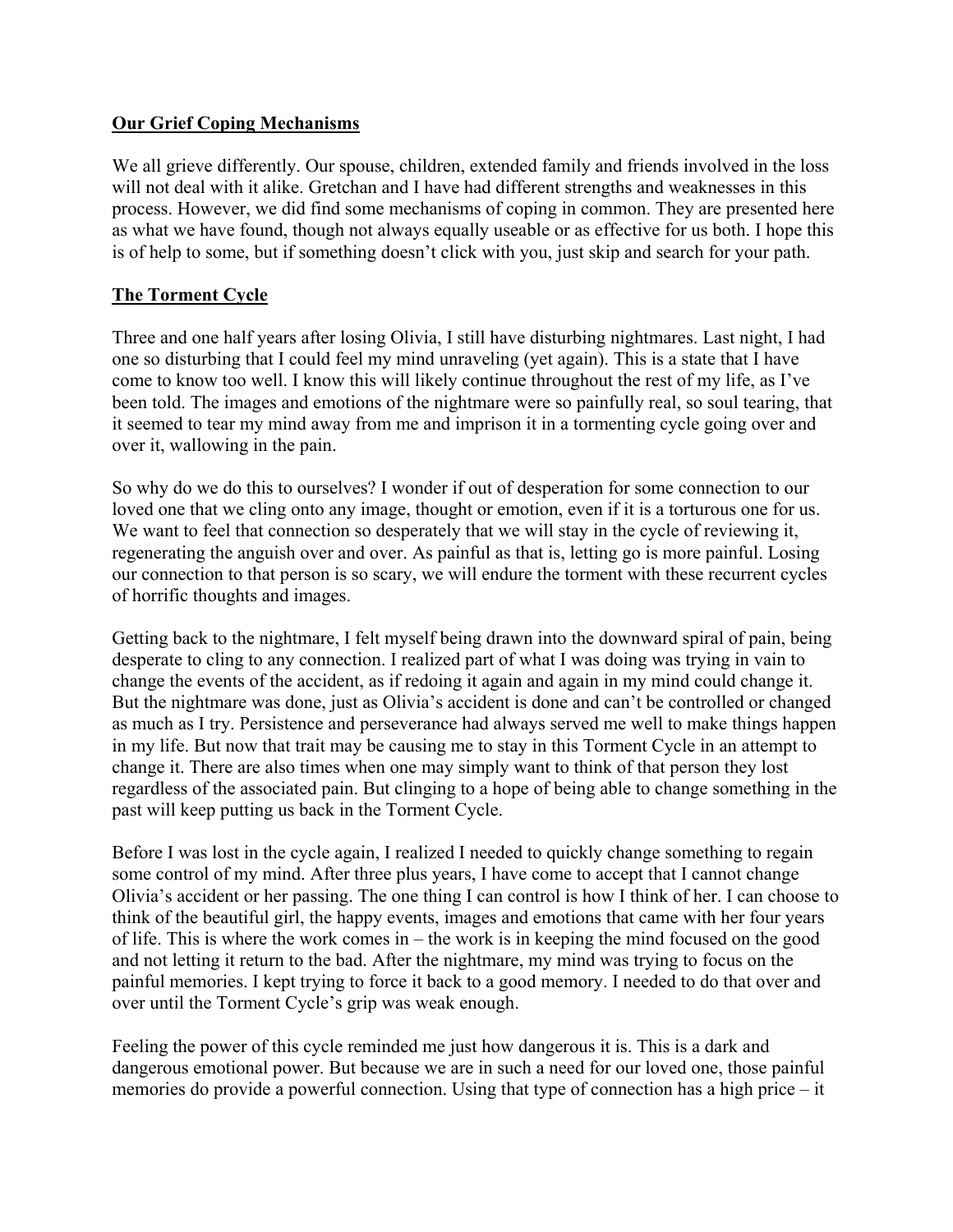pulls you further into despair. These forces are so powerfully destructive that they must be resisted. It is the wrong connection to maintain with your loved one. It will overwhelm your mind and soul.

Following a tragedy, it will be difficult for a long time to tear your mind from the painful thoughts, but with time and effort, it can be done. With Olivia's passing, we have come to feel it was her choice to leave when she did. We will accept the pain of losing her as long as we get those four precious years of her life to remember. We would not trade those years to get rid of the pain. So, we must accept what happened and how she passed and keep the tragic parts "put away" as much as possible and try to live in her love. This is not to say that the weak moments don't happen. We are all human, but with practice and time, regaining control of our thoughts does become a bit more possible. Every life has a purpose (more on this later) no matter how short, and we do not give honor to their legacy or their purpose by losing our minds in this Torment Cycle.

Friends and family can help us with this refocusing of the mind. Many will not want to deal with your pain and suffering because it is just too frightening to them, especially when it involves a child. But, to be a good friend or family member, you must allow the grieving person to work through their process and this involves talking about it. Denial and distraction can be helpful, especially in the beginning by keeping your thoughts away from the pain and directed on other matters. Eventually, though, the grief must be dealt with.

When someone who is grieving wants to talk of their loss, don't freeze up or worse, walk away. I've seen this many times when I've even just mentioned Olivia. Like a deer caught in the headlights, they freeze up and their faces go blank. If you want to help, all you need to do is let the person talk but (very important) gently steer the conversation to the good memories, the happy times, and try to supplant good images and emotions in place of the painful ones.

If you are a strong person, there will come a time and a place to deal with the pain. I've found that not many people can handle this. Also, we shouldn't stay in the pain too long or often. Gretchan and I have rescued each other from the Torment Cycle by using this distraction method. Both of us have had good friends and family to do this for us also, and we regularly do this with our boys.

We now talk of Olivia often through the day, at dinner or out doing things. We've all learned to help each other by bringing up the happy times, her silly antics, her dancing and sayings. We can often be heard quoting her. One common quote used at dinner or restaurant is, "Umm, I love parmesan cheese." She would say this as she'd dump a pile of it onto her plate.

Earl Nightengale put it very simply. To paraphrase, he said, "Our lives become what we think about most of the time." So I think it follows with the Torment Cycle. We must be careful where our minds focus. I think the Torment Cycle is hell, and our lives would also become hell if we stay there too much or too long. Eventually, even the strongest would become overwhelmed. Out of desperation to end the pain or even to be with the loved one again, ending our own lives could become a strong attraction. Even though we'd be leaving others in a world of more pain, it may seem like a way out. For me, as much as I couldn't stand the thought of Olivia being alone in her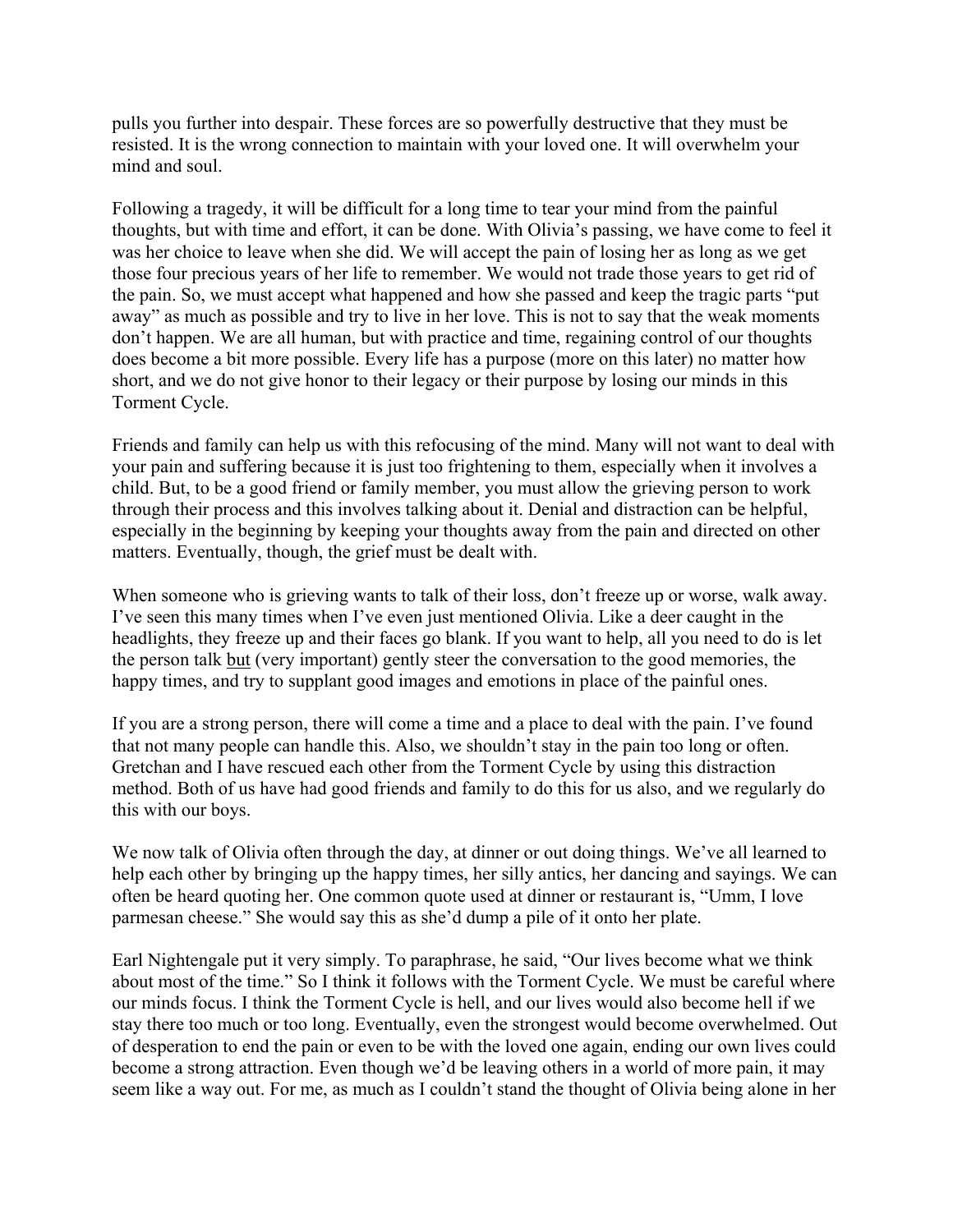journey, I also knew it would hurt her to see this hurt me so much. Further, I felt I would not or could not exist on the same plane or place as an innocent child, if that were done. I had to let her take the journey by herself and that, as her daddy, I could not be with her, help her along, as much as I wanted to. Compounding the pain and loss others would have to endure is not an answer.

I would like to caution those who are friends or extended family that unless you've experienced this type of loss, you have no idea. Be careful not to get into a preaching mode and be careful of saying hurtful things. I had one person tell me, on the one-year anniversary of Olivia's passing, that I must have been a "real bastard" in a past life to deserve this. I don't believe in this, but I was so devastated by this statement that one could have knocked me down with a feather. This accusation of me being responsible, for being so horrible a person, that God would hurt my child to punish me, is excruciating beyond words. This person then offered a weekend at their camp so we could meditate. This, of course, was declined. I wish I'd had the strength to do more than just decline.

Another attempt at consoling, I've heard too many times has been, "I know how you feel." Unless one has gone through this kind of loss, one doesn't know. Many people already know to acknowledge this but not all. One person went so far as to qualify their statement with saying they knew how I felt because they had just lost their pet. I've lost pets and can simply say no way, but I'm sure most people know this.

"Oh, you're still going through it" is another comment we've heard referring to our loss of Olivia. Implying, I felt, that I should have been over it by then. It had been almost three years after our loss and maybe some would think that should be sufficient time, but there is no time limit. A broken heart does not heal like a broken bone. This person's attitude was what doesn't kill you, will make you stronger. To this type of attitude, I'd like to say, "I dare you to try this, I double dare you." I saw a T.V. clip with Paul Newman being questioned by reporters. One younger reporter interrupted, asking him how he had gotten over the loss of his son. Mr. Newman looked at him like he was dumber than a rock, stopped, stared into his eyes and got quite serious. Mr. Newman replied, as I remember, you never get over something like that. You just learn to continue on.

I've also heard, "Gods teaching you something through Olivia's passing." This has usually come from someone who means well but doesn't understand the implications to the one who has lost the child. In my opinion this implies again we are somehow responsible. If you were to accept this responsibility, the guilt would be intolerable. I refuse to believe God would hurt my child to teach me a lesson. This assertion is assigning guilt and is heartbreaking to say the least. A better way of saying it may be that God's purpose is a mystery to us and we may not understand until we pass ourselves. Even if someone does feel somehow responsible for the loss we can encourage them to accept that God does have a purpose for the event that He allowed to take place.

Gretchan and I have come to believe that we were blessed by God for Olivia's four wonderful years. And for that, we are not being punished or taught lessons with her passing but in fact, have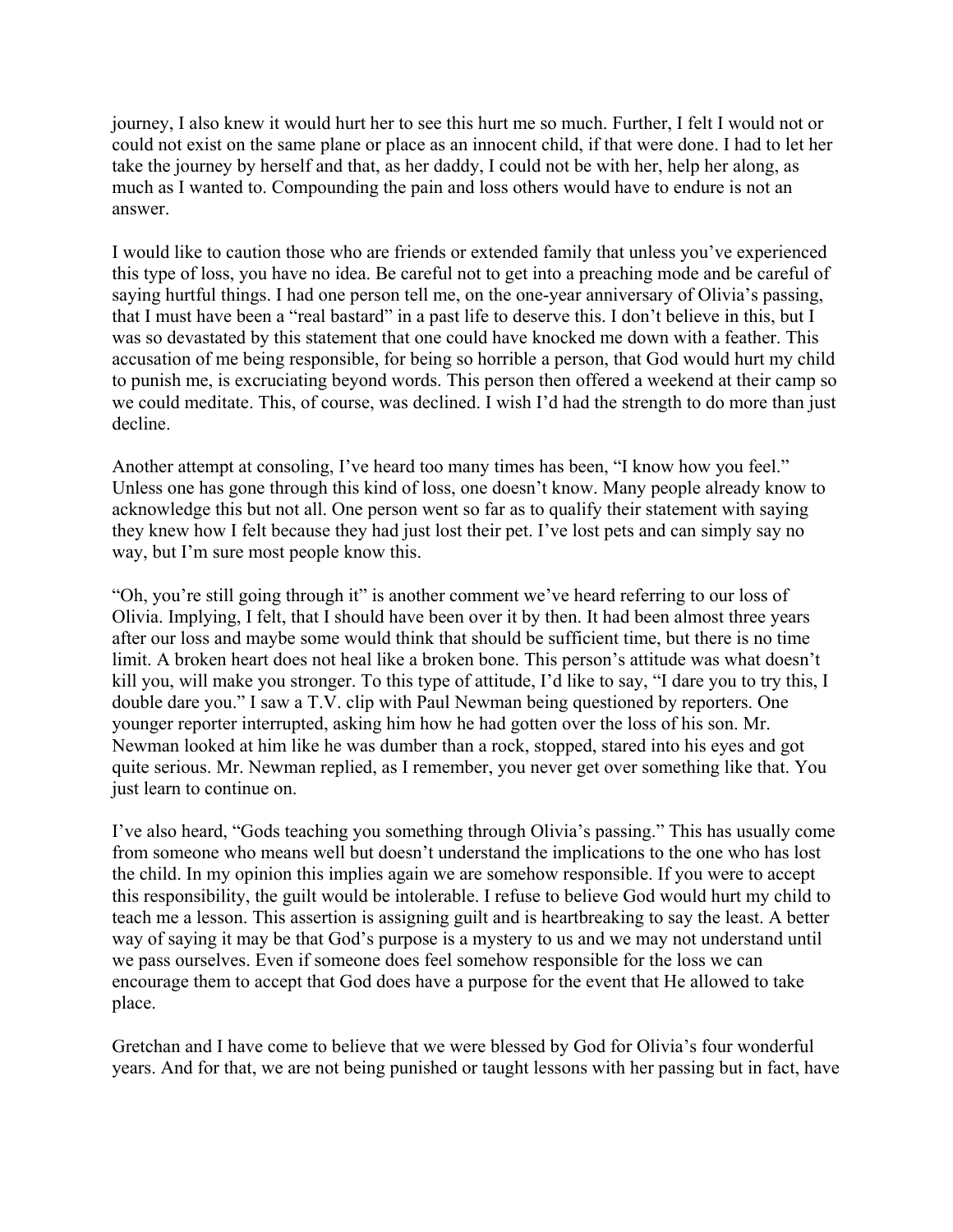been blessed and honored to be her parents. We always say we will take the pain as long as we can keep the memories of those four wonderful years.

The world, we found, will continue on even when you think everything should stop or even end. Life will carry you along with it, and that's ok for a while, although eventually we do need to walk along our own path again.

## **Distraction**

In the early weeks, months and at times, even years after that tragedy, we found distraction to be a useful defense. As I touched on earlier, it is very difficult, if not impossible at times to control your thoughts. Distraction can help by giving your conscious mind something to focus on. For us gardening, creating a memorial garden to Olivia, helped to save us. We worked very hard all day to the point of exhaustion and then we would collapse at night (we were still sleepless despite all this). This was severe as it was a very hot summer, but we needed something to do for her. Anything that requires your thought and attention will do. Some other things that could help with this are; writing, painting, a memorial Web site, reading, carpentry, jewelry making, etc. Just about any hobby or activity would do as long as it can absorb your thoughts. The distraction does need to be a strong enough attraction to you in order to hold your attention. If and when you are unable to get your mind off the painful things, then distraction can be a useful tool, although it is only a temporary one. It still works for me.

# **Release**

After the hard work with the garden was done Gretchan and I needed to continue to have a physical release of all the emotions and anger that would, and still does, build up. For us, we weight lift. We had both always worked out but the workouts became long and intense to put it mildly. One counselor I was seeing early on, after hearing of my physical release sessions at the gym, told me that it was a great mechanism for me to release all the anger and pain. I told her even when I reached the point of physical failure with an exercise, if my mind was on the pain and anger of losing Lulu, my mind (I think) would send out explosive energy and I could keep going and going with the repetitions. Many times I would have to decide to stop an exercise before I damaged something. This, she said, was good but that I should focus on releasing the pain and anger with those explosive bursts. Three and one half years later it still works – it has never failed.

Even today, after writing the first part of this, I was feeling the anger building up. As a result, I took my lunch break and worked out for an hour and a half. The endorphine (a feel good chemical in the body) release from lifting like a madman does helps to make things feel less desperate. People do look at me funny and I am tired and sore all the time, but it works for me. At one gym (I belong to four right now) about four months after Olivia's accident, a guy I saw there all the time asked me if I was trying to kill myself. In a flip reply I said, "If I am, it's not working." At the time, all I knew was that I looked forward to and felt better after those physical releases. In the early days after the accident, I would count down the time to when I could get to my workout. I didn't realize until six months ago that I wasn't trying to kill myself but was actually trying to survive this. There is so much pain and anger with this type of loss that it has to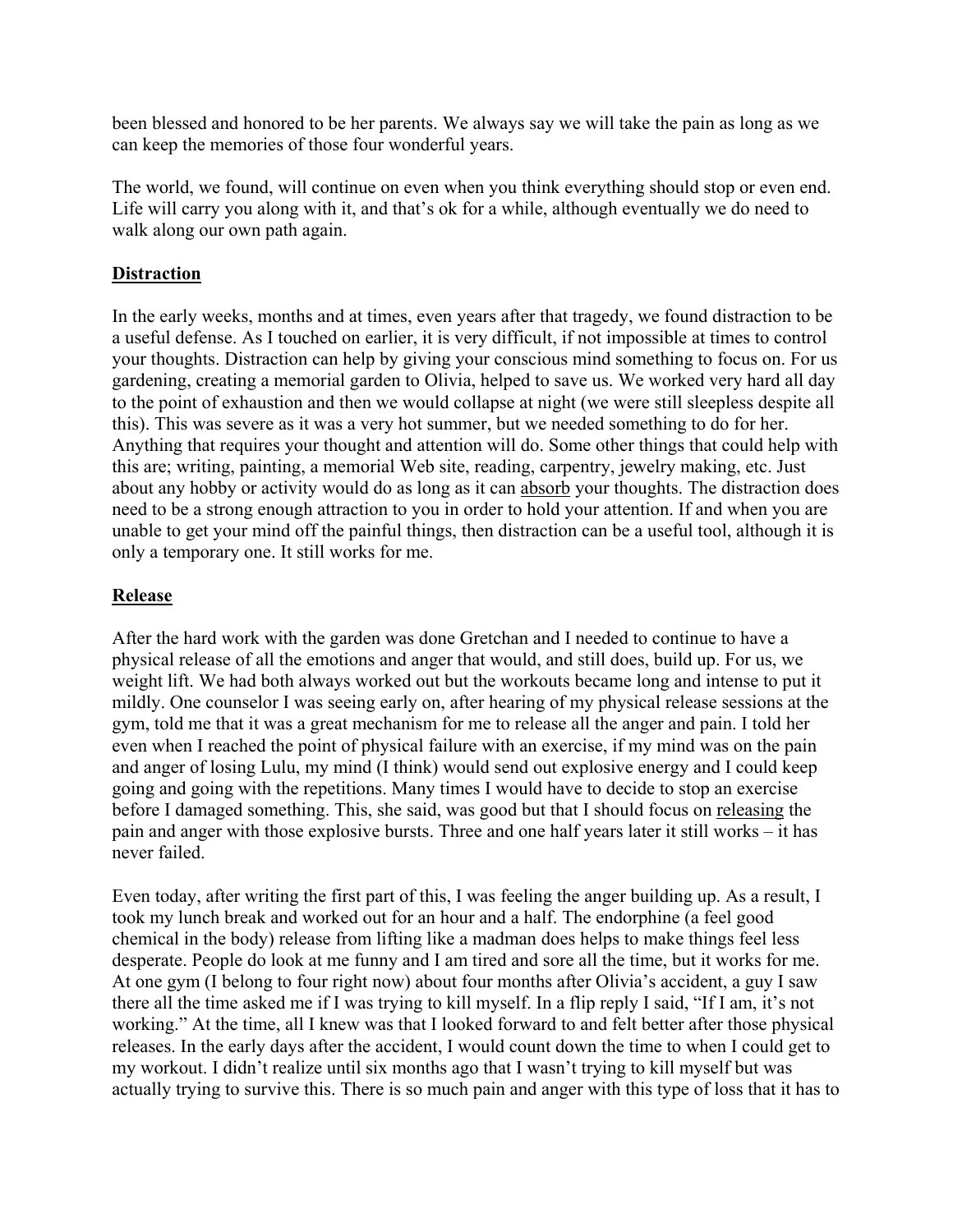come out somewhere, it has to be released. When I'm asked why I work out so hard, I often reply that it's better than drowning in a bottle of vodka.

This works for Gretchan, and me, but it is not for everyone, especially if you don't have a good history of weight lifting. I would imagine you could tap into this physical release with most types of sports or exercise. If you do choose a physical mechanism of release, check with your doctor and start off with a certified personal trainer (CPT) and build up slowly.

# **Purpose**

Finding purpose in Olivia's passing at four years old was difficult for me. In fact, it was impossible for me for the first two and one half years. It wasn't until Gretchan's book came out that I slowly started to tolerate that idea. Up to that point, I was still trying to change it, to fix it – get her back. So I couldn't find any purpose until I accepted her passing. At the same time, accepting her passing without purpose was intolerable. So for me, I had to do both together. Until I could do that, I had been clinging to some vain hope that I would be able to get God to change it. After all, I would reason to counselors that God can do anything. He can change and/or create anything – He can bring her back.

Gretchan's book *Lulu's Rose Colored Glasses*, although a children's book initially, has a profound message. It is so simply and succinctly put by a four year old that anyone should be able to get it, even a madman(like me when at the gym). To see the world and life through a child's eyes or through rose colored glasses is incredible. To remember when, as a child, how beautiful, how magical, how full of hope and promise and how everyday seemed like a wonderful new adventure full of all possibilities. And how, as children, we can feel such unbridled and uninhibited love. This is what I could accept was so important for her to come into this world with such difficulty and leave so dramatically for. I could finally accept that she and us (her family) had agreed upon with God that this would be her mission/message and that we would have her for only four short years but four precious years. If on some subconscious or spiritual level we had agreed to do this with her, then I must do my part.

Once I was able to accept purpose for all this anguish, much of the pain and anger could be better accepted. There are times, however, and always will be I suspect, where something triggers the Torment Cycle again. Then there is the pain that comes and when I have the need to see her, to touch her, smell her hair…but can't. All the while realizing with every passing day those physical connections get weaker. But accepting those losses is more tolerable because there is a purpose here. This much pain without purpose is now unacceptable.

All life has purpose no matter how short. Even the connection a mother has with her fetus must be incredible and purposeful (I cannot know about this but it must be magical). I think our challenge in going through tragedy, losing children or loved ones, is in trusting God that there is a plan, a purpose until you can discover it for yourself.

## **Empowerment**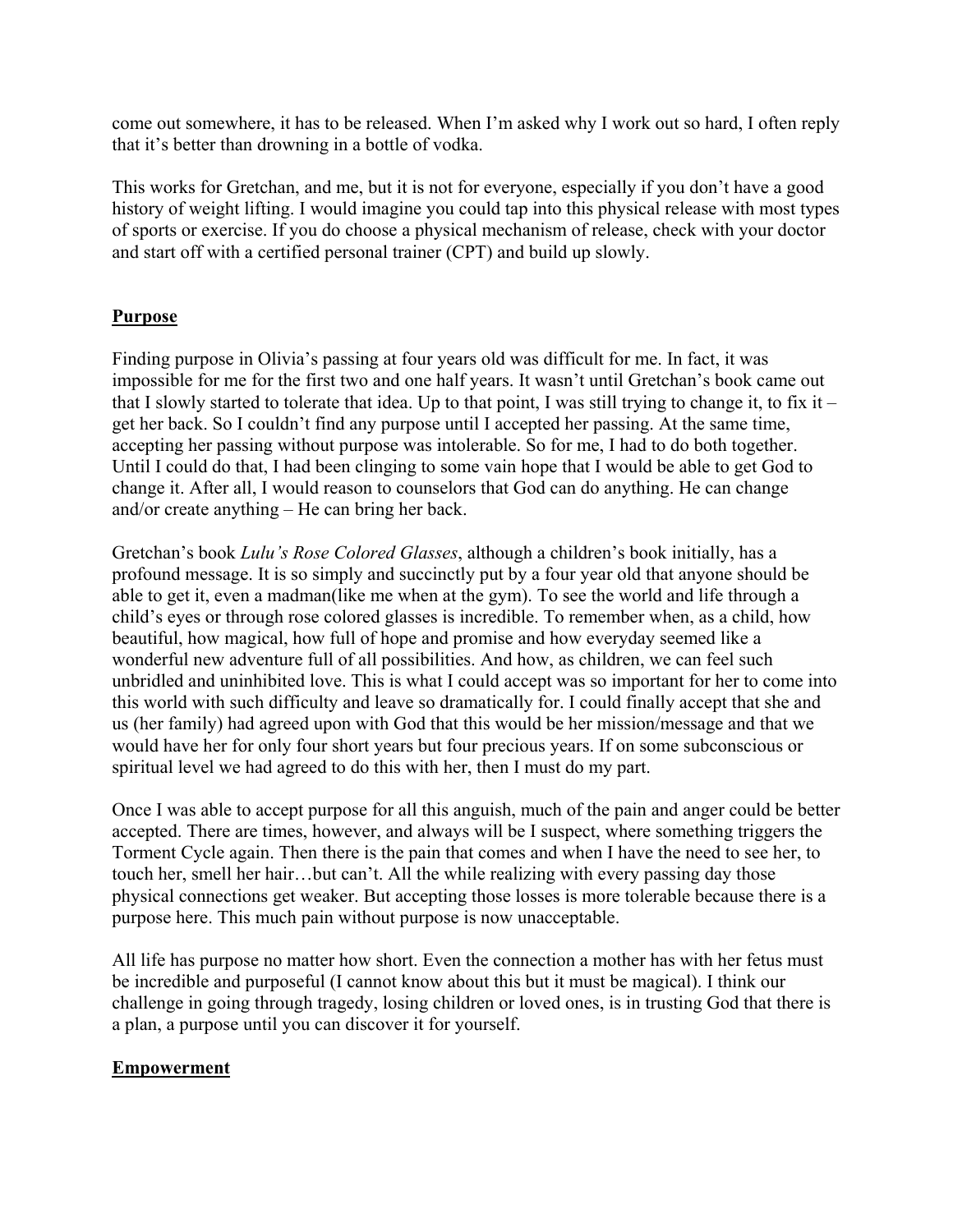What we can influence, change or control is empowering. What is unchangeable or out of our control is disempowering. Olivia's accident was and is out of our control. I cannot change it, and God knows I begged and pleaded, like so many others, for Him to change it or to show me what to do to change it. This was a process I had to go through. I felt if I persisted long enough or asked the right person, I would find a way. In his book *What Happy People Know*, Dr. Dan Baker gives a message that helped me. The message was roughly, there are some things in life that are controllable and some are not. To focus on what is out of our control is pointless and will make you feel more out of control. This can put us into a deepening cycle of desperation and depression. Instead, focus on what you can control, even starting with the small things. With one of his institutionalized patients, they began with her tying her own shoes, and with this little step she began taking back control of her life (at least parts). These little steps can lead us down the path of empowerment.

Focusing on Olivia's accident (uncontrollable) and trying to bring her back (unchangeable) was leading me further into a desperation and depression cycle. Eventually, I can see how this could lead to a complete loss of control, not only of the mind but also of life. By focusing my mind and energy on something I could control made a huge difference. As mentioned earlier, for me I had to get to the point of finding purpose, then I could focus on how I remembered Olivia, how I thought of her, what images to think of and what to think of her life. I'm not saying I am great at this all of the time because I am not. I have tears in my eyes writing parts of this and I still, probably always will, have a guttural roar come out of me when I hear certain songs, see some things, etc. But I do try to bring my thoughts back under control to focus on the positive and happy aspects of her life.

One way I've seen of coping in the grieving process is to disconnect emotionally. I think this could be a dangerous route to go because of the risk of disconnecting with everyone and everything in an attempt not to feel the pain. We have people around us that need our ability to feel emotionally, to dare to love again and to reconnect. I am 6' 4", 240 lbs. and I may tear up over a movie, T.V. commercial, song or a touching story, but my family needs me to be here emotionally so I accept being emotionally volatile. Because my heart is already broken, it doesn't take much to make it weep. So be it.

Couples can help each other in becoming empowered again. Helping each other to find what we can do, tapping into our inherent strengths, to find something, anything constructive to do. Gretchan helped our boys and me to experience that empowerment again when her book first come out. For the first time in two and one half years, we all had something we could do that was tangible and constructive and within our control for Olivia. It even felt like we were doing it with her. This was a big thing for us all to be involved with and helped to jump-start our empowerment but any small step can be added to another small step to start the process. With these steps, the hemorrhaging can be stopped, but be careful of recurrences because the wounds do not heal completely. This has become evident from communicating with others whose loss was over twenty years ago.

Couples also have each other for support but I've heard that 80% of marriages end up in divorce when there is a loss of a child. We are trying hard not to let this happen to us. Most of the time, Gretchan and I don't have a grief crisis at the same time. However, it does happen at the same